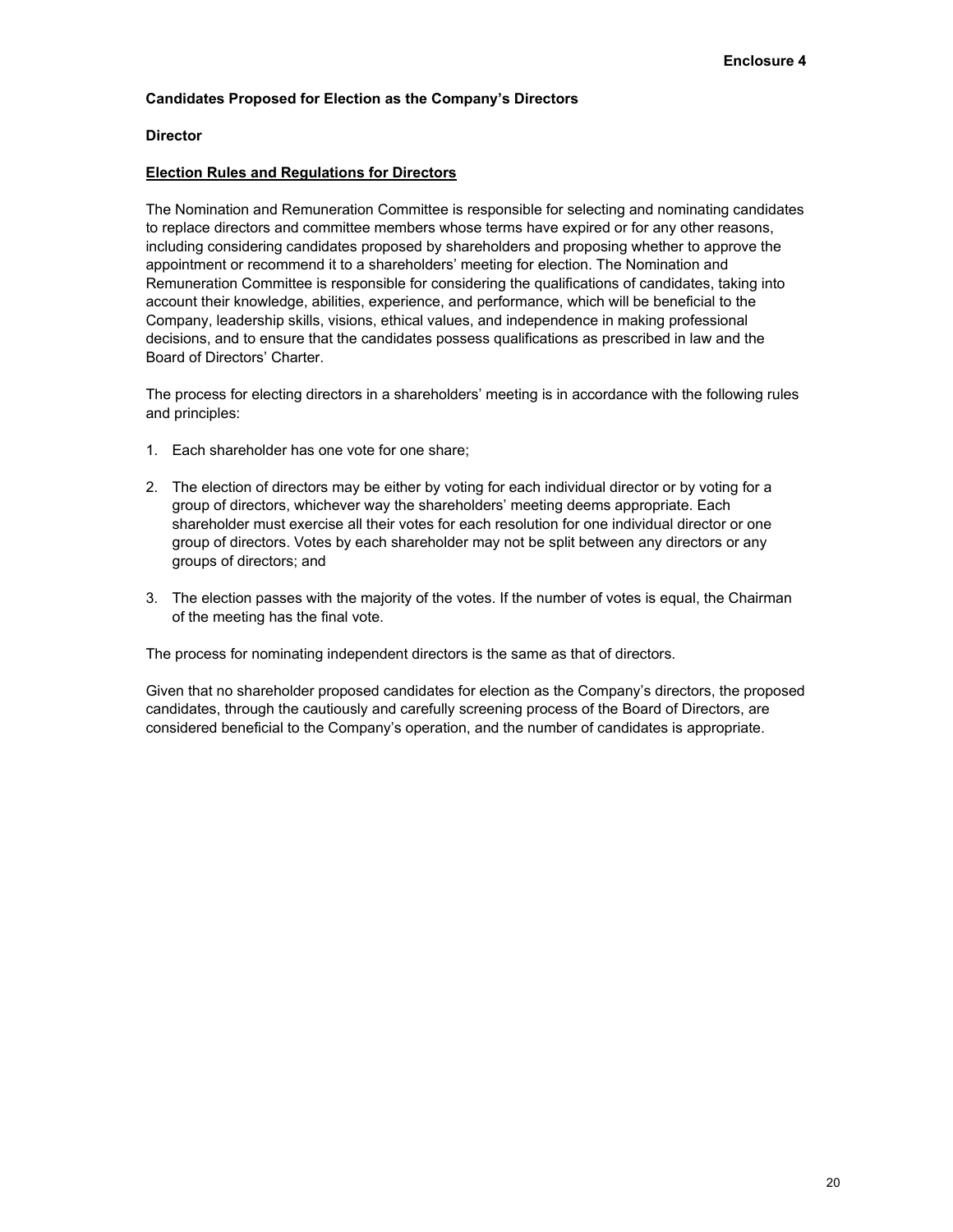# **Enclosure 4**

# **Profile of candidate proposed for election to replace the retired director**

| Name                                                                                    | Mr. Chai Sophonpanich                                                                                                |                                                                                                                                                        |  |
|-----------------------------------------------------------------------------------------|----------------------------------------------------------------------------------------------------------------------|--------------------------------------------------------------------------------------------------------------------------------------------------------|--|
| Age                                                                                     | 79                                                                                                                   |                                                                                                                                                        |  |
| <b>Type of Director</b>                                                                 | Chairman of the Board of Directors                                                                                   |                                                                                                                                                        |  |
|                                                                                         | <b>Chairman of Investment Committee</b>                                                                              |                                                                                                                                                        |  |
| Tenure                                                                                  | 46 years (49 years upon completion of this tenure)                                                                   |                                                                                                                                                        |  |
| <b>Education</b>                                                                        | Bachelor of Science degree in Business<br>Management, University of Colorado, USA                                    |                                                                                                                                                        |  |
|                                                                                         | Advanced Management Program, The Wharton<br>School, USA                                                              |                                                                                                                                                        |  |
|                                                                                         | The Joint State – Private Sectors Course, Class 6,<br>The National Defense College of Thailand                       |                                                                                                                                                        |  |
| <b>Directors' Training</b>                                                              | Director Certification Program (DCP), class 16/2002<br>Role of Chairman Program (RCP), class 10/2004                 |                                                                                                                                                        |  |
| Courses<br>(Thai Institute of<br>Directors)                                             |                                                                                                                      |                                                                                                                                                        |  |
| <b>Experience</b>                                                                       | $11/2018$ – present<br>1978 - 06/2017                                                                                | Chairman, Bangkok Insurance PCL                                                                                                                        |  |
|                                                                                         | $11/2018$ – present<br>1988 - 06/2017                                                                                | Chairman, Fine Metal Technologies PCL<br>(formerly known as Furukawa Metal (Thailand)<br>PCL)                                                          |  |
|                                                                                         | $09/2018$ – present<br>$1986 - 06/2017$                                                                              | Chairman, Charoong Thai Wire & Cable PCL                                                                                                               |  |
|                                                                                         | 11/2018 - 04/2021                                                                                                    | Chairman, Thai Reinsurance PCL                                                                                                                         |  |
| Director /<br><b>Management</b><br>position in other<br>companies                       |                                                                                                                      |                                                                                                                                                        |  |
| Position in other<br>listed<br>companies                                                | Chairman, Bangkok Insurance PCL<br>Chairman, Fine Metal Technologies PCL<br>Chairman, Charoong Thai Wire & Cable PCL |                                                                                                                                                        |  |
| Position in non-<br>listed<br>companies                                                 | Chairman, Vitallife Corporation Ltd.<br>Chairman, The Bumrungrad Hospital Foundation                                 |                                                                                                                                                        |  |
| <b>Positions in other</b><br>companies which<br>may result in a<br>conflict of interest | None                                                                                                                 |                                                                                                                                                        |  |
| <b>BH</b> shareholding                                                                  | and shares held by spouse and minors.                                                                                | 10,992,970 shares equaling 1.3814% of the total issued and voting shares<br>(as of 31 December 2021). This includes both preferred and ordinary shares |  |
| <b>Disputes in</b><br>criminal cases<br>related to<br>dishonesty                        | None                                                                                                                 |                                                                                                                                                        |  |
| <b>Meeting</b><br>attendance                                                            | Board of Directors (4/4)<br>Investment Committee (3/3)                                                               |                                                                                                                                                        |  |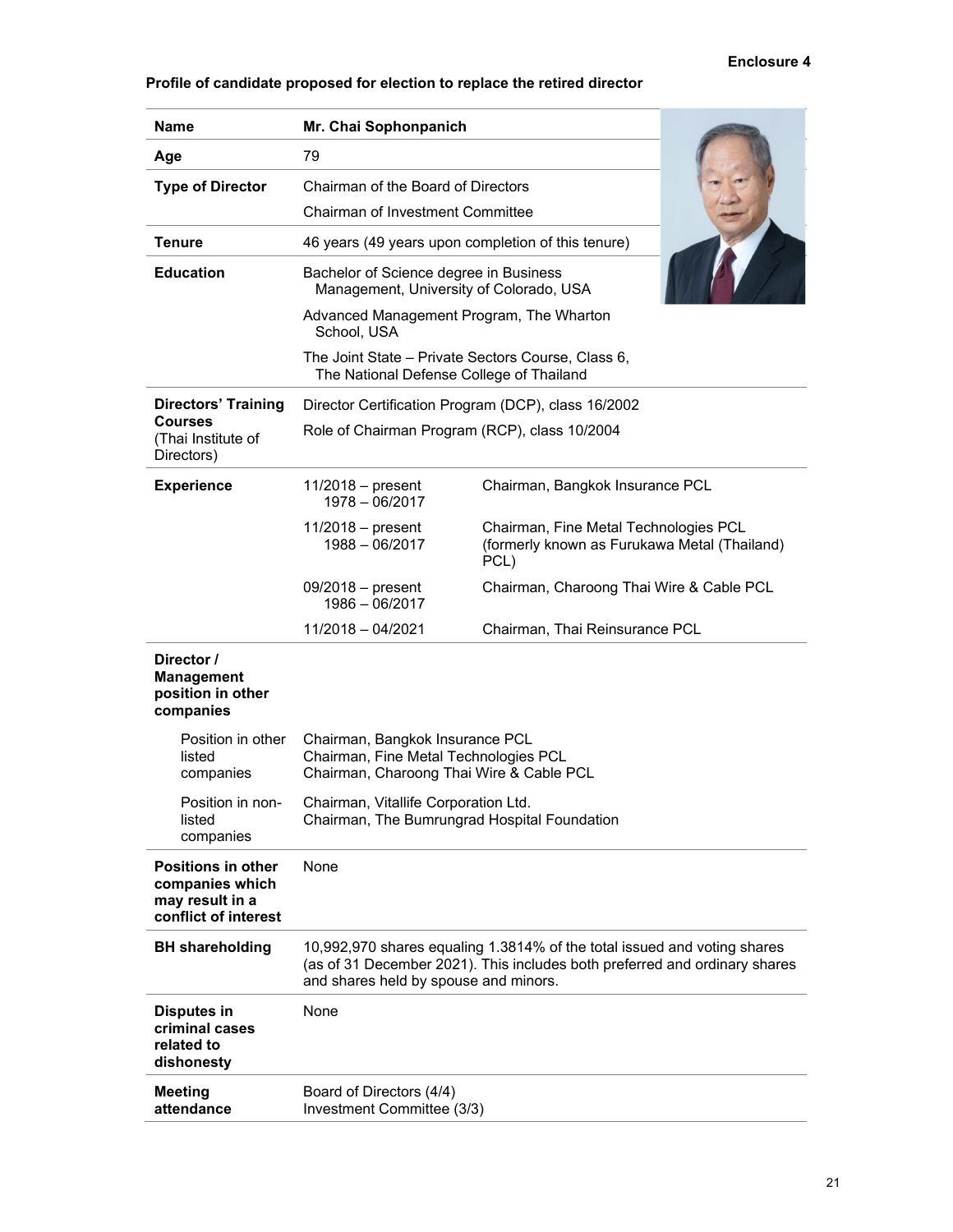# **Enclosure 4**

| Profile of candidate proposed for election to replace the retired director |  |  |
|----------------------------------------------------------------------------|--|--|
|----------------------------------------------------------------------------|--|--|

| <b>Name</b>                                                                             | Professor Emeritus Dr. Chanvit Tanphiphat, MD                                                                                                                                                |
|-----------------------------------------------------------------------------------------|----------------------------------------------------------------------------------------------------------------------------------------------------------------------------------------------|
| Age                                                                                     | 79                                                                                                                                                                                           |
| <b>Type of Director</b>                                                                 | Vice Chairman of the Board of Directors<br>Member of Nomination and Remuneration Committee                                                                                                   |
| Tenure                                                                                  | 47 years (50 years upon completion of this tenure)                                                                                                                                           |
| <b>Education</b>                                                                        | M.B., Ch.B. (Bachelor of Medicine and Bachelor of Surgery,<br>Leeds University, United Kingdom                                                                                               |
|                                                                                         | Fellowship of the Royal College of Surgeons of Edinburgh,<br>United Kingdom                                                                                                                  |
| <b>Directors' Training</b><br><b>Courses</b><br>(Thai Institute of<br>Directors)        | None                                                                                                                                                                                         |
| <b>Experience</b>                                                                       | Professor Emeritus, Department of Surgery, Faculty of Medicine,<br><b>Chulalongkorn University</b>                                                                                           |
|                                                                                         | Vice Chairman, Bumrungrad Hospital PCL                                                                                                                                                       |
| Director /<br><b>Management</b><br>position in other<br>companies                       |                                                                                                                                                                                              |
| Position in other<br>listed<br>companies                                                | None                                                                                                                                                                                         |
| Position in non-<br>listed<br>companies                                                 | None                                                                                                                                                                                         |
| <b>Positions in other</b><br>companies which<br>may result in a<br>conflict of interest | None                                                                                                                                                                                         |
| <b>BH</b> shareholding                                                                  | 475,310 shares equaling 0.0597% of the total issued and voting shares (as<br>of 31 December 2021). This includes both preferred and ordinary shares<br>and shares held by spouse and minors. |
| <b>Disputes in</b><br>criminal cases<br>related to<br>dishonesty                        | None                                                                                                                                                                                         |
| <b>Meeting</b><br>attendance                                                            | Board of Directors (4/4)<br>Nomination and Remuneration Committee (3/3)                                                                                                                      |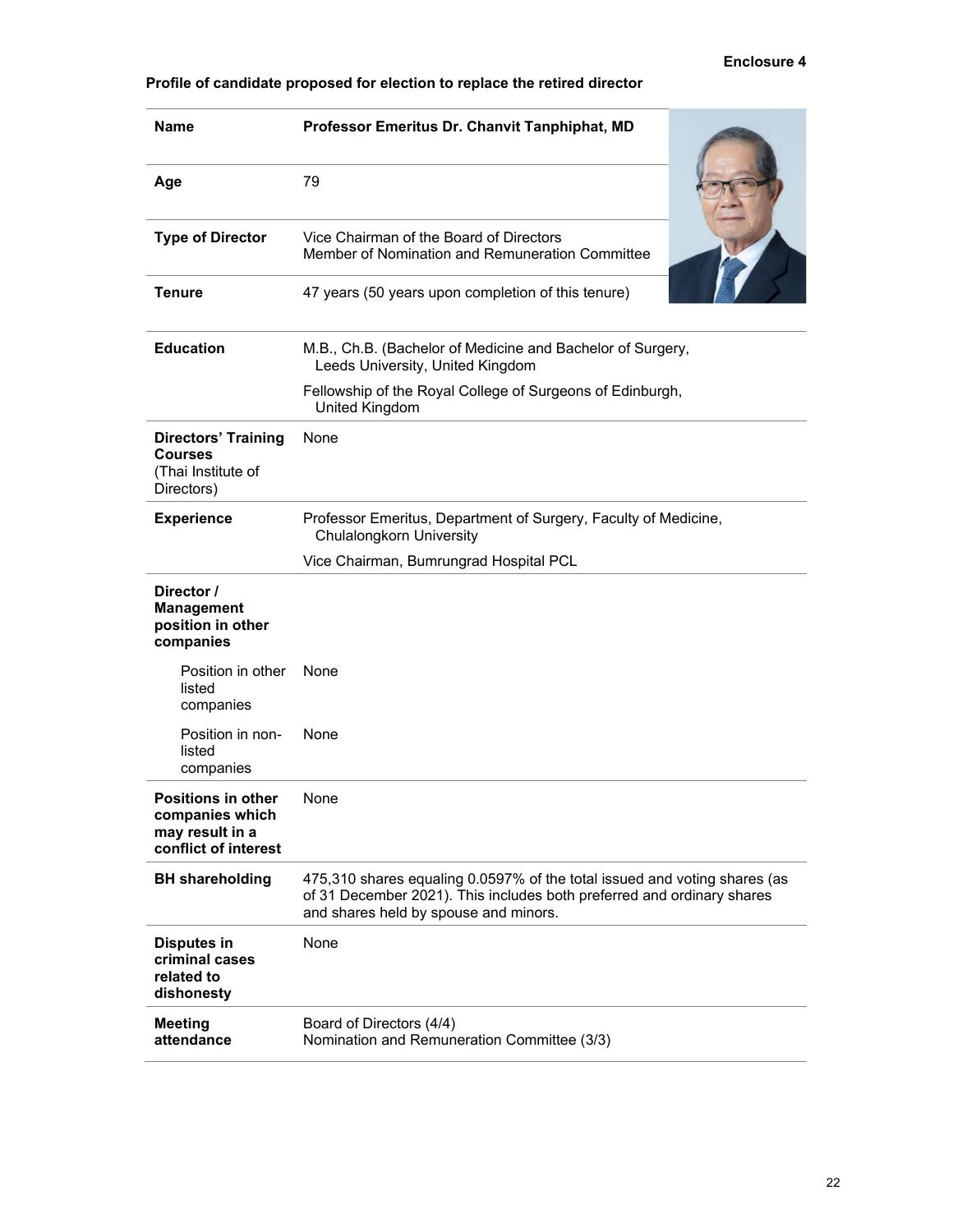### **Independent director**

### **Definition of Independent Director**

"Independent Director" (this meaning is as intense as or more substantial than the rules indicated by the Office of the Securities and Exchange Commission and the Stock Exchange of Thailand) means a director who possesses the following qualifications:

- holding no more than 1% of the total shares with voting rights of the Company or its parent company, subsidiaries, associates, major shareholders, and controlling parties of the Company, provided that the shares held by the related parties of such independent director shall be included;
- having never been an executive director, employee, staff member, advisor who receives salary, or controlling party of the Company or its parent company, subsidiaries, associates, same-level subsidiaries, major shareholders, or controlling parties, unless the foregoing status ended at least two years before the appointment;
- not having a relationship by means of descent or legal registration as a father, mother, spouse, brother, sister, or child, or spouse of the daughter or son with the other directors, executives, major shareholders, controlling parties, or persons in the process of nomination to be a director, executive, or a controlling party of the Company or its subsidiary;
- having never had a business relationship with the Company or its parent company, subsidiaries, associates, major shareholders, or controlling parties by holding power which may obstruct independent decisions, including having never been the significant shareholder or controlling party of any person having a business relationship with the Company or its parent company, subsidiaries, associates, major shareholders, or controlling parties as prescribed by the Office of the Securities and Exchange Commission, unless the foregoing status ended at least two years before the appointment;
- having never been the auditor of the Company or its parent company, subsidiaries, associates, major shareholders, or controlling parties, and not being a significant shareholder, controlling party, or partner of the auditing firm which employs the auditor of the Company or its parent company, subsidiaries, associates, major shareholders, or controlling parties of the Company, unless the foregoing status ended at least two years before the appointment;
- having never been a professional service provider, including but not limited to status as a legal service or financial advisor with a received service fee of more than Baht 2 million per year for the Company or its parent company, subsidiaries, associates, major shareholders, or controlling parties, and not being a significant shareholder, controlling party, or partner of a service firm that meets the above criteria, unless the foregoing status ended at least two years before the appointment, or the prohibition to receive service fee more than such amount was exempt according to law;
- not being nominated as the representative of directors of the Company, major shareholders, or any other shareholder related to the major shareholders;
- not operating a competitor of the business of the Company or its subsidiaries, and not being a significant partner in a partnership that is a competitor, and not being an executive director, employee, staff member, advisor who receives salary of a competitor, nor holding more than 1% of the total shares with voting right of such a competitor or its subsidiaries.
- not otherwise which being unable to have an independent opinion regarding the business operation of the Company.